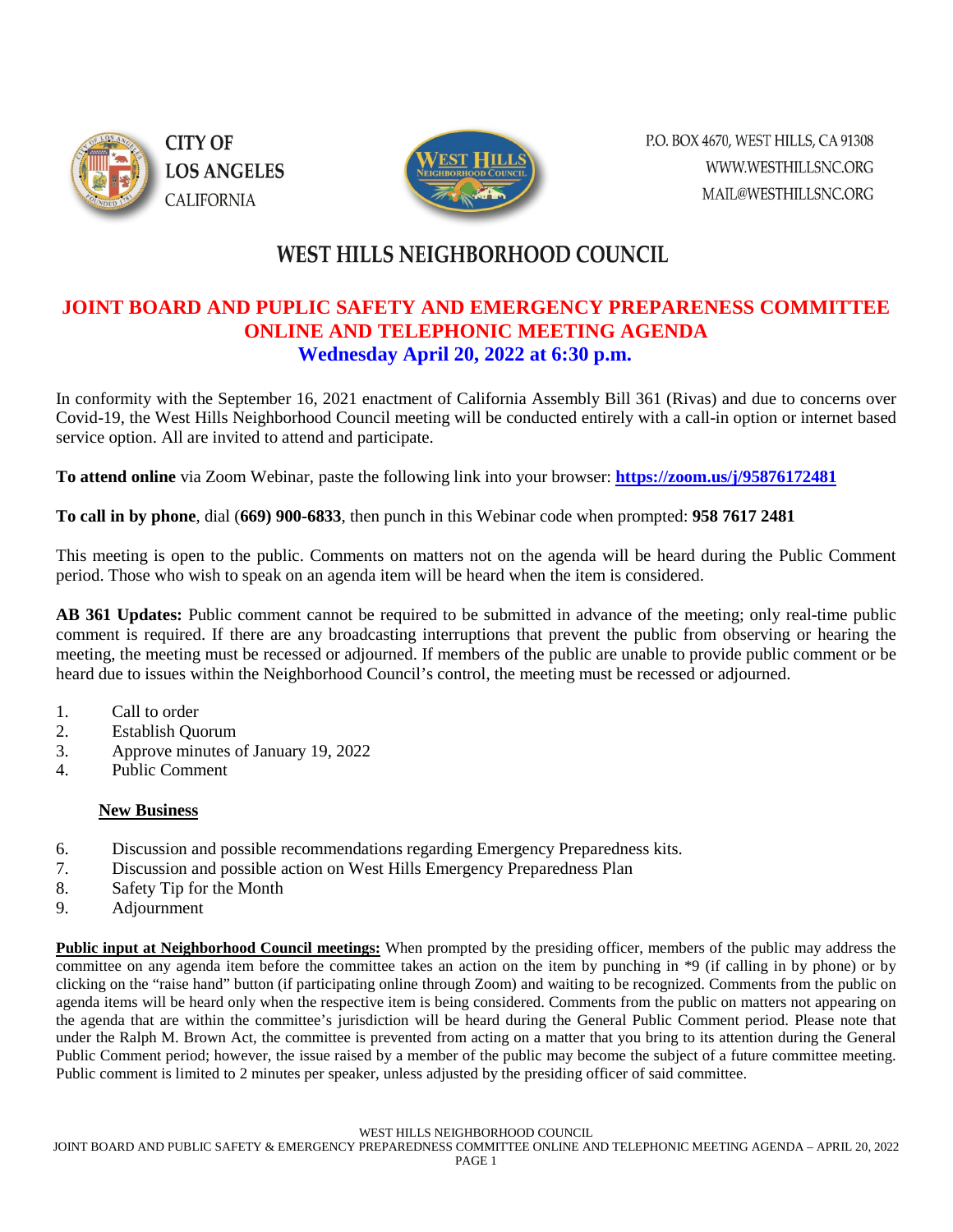**Notice to Paid Representatives -** If you are compensated to monitor, attend, or speak at this meeting, city law may require you to register as a lobbyist and report your activity. See Los Angeles Municipal Code §§ 48.01 et seq. More information is available at [ethics@lacity.org/lobbying.](mailto:) For assistance, please contact the Ethics Commission at (213) 978-1960 or [ethics.commission@lacity.org](mailto:)

**Public Posting of Agendas**: WHNC agendas are posted for public review at Shadow Ranch Park, 22633 Vanowen St., West Hills, CA 91307 or at our website, [www.westhillsnc.org](http://www.westhillsnc.org/) You can also receive our agendas via email by subscribing to the City of Los Angeles Early Notification System at [www.lacity.org/government/Subscriptions/NeighborhoodCouncils/index](http://www.lacity.org/government/Subscriptions/NeighborhoodCouncils/index)

**The Americans With Disabilities Act**: As a covered entity under Title II of the Americans with Disabilities Act, the City of Los Angeles does not discriminate on the basis of disability and, upon request, will provide reasonable accommodation to ensure equal access to its programs, services and activities. Sign language interpreters, assistive listening devices and other auxiliary aids and/or services may be provided upon request. To ensure availability of services, please make your request at least three business days (72 hours) prior to the meeting you wish to attend by contacting via email [NCSupport@lacity.org](mailto:NCSupport@lacity.org) or calling (213) 978-1551. If you are hearing impaired please call 711.

**Public Access of Records**: In compliance with Government Code Section 54957.5, non-exempt writings that are distributed to a majority or all of the board in advance of a meeting may be viewed at the meeting where such writing was considered or by contacting the WHNC's executive director via email at [michelle.ritchie@westhillsnc.org](mailto:michelle.ritchie@westhillsnc.org) Requests can be made for a copy of a record related to an item on the agenda.

**Reconsideration and Grievance Process:** For information on the WHNC's process for board action reconsideration, stakeholder grievance policy or any other procedural matters related to this Council, please consult the WHNC Bylaws. The Bylaws are available at our website, [www.westhillsnc.org](http://www.westhillsnc.org/)

**Servicios De Traduccion**: Si requiere servicios de traducción, favor de avisar al Concejo Vecinal 3 días de trabajo (72 horas) antes del evento. Por favor contacte [Michelle.Ritchie@westhillsnc.org](mailto:Michelle.Ritchie@westhillsnc.org)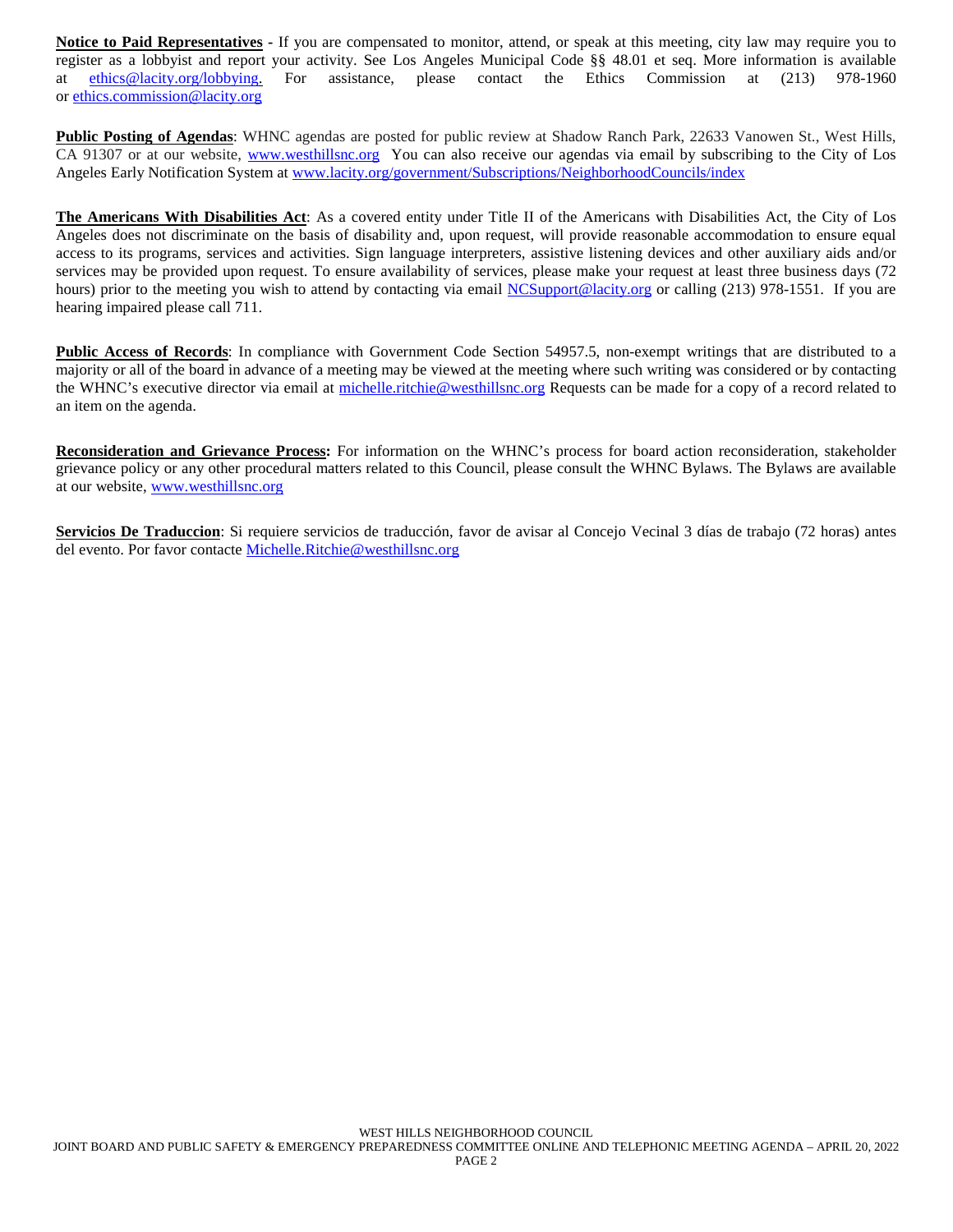



P.O. BOX 4670, WEST HILLS, CA 91308 WWW.WESTHILLSNC.ORG MAIL@WESTHILLSNC.ORG

# WEST HILLS NEIGHBORHOOD COUNCIL

#### **JOINT BOARD AND PUBLIC SAFETY & EMERGENCY PREPAREDNESS COMMITTEE MEETING MINUTES Wednesday January 19, 2022 at 6:30 PM–7:30 PM**

Meeting by Zoom

• **Members Present: Saif Mogri, Steve Randall, Brad Vanderhoof, Faye Barta, Bob Brostoff, Yamilith Jiminez Garcia, Anthony Scearce and Dan Brin**

**Others Attending: Bryan Newman**

- 1. The meeting was called to order at 6:38 PM.
- 2. Quorum established.
- 3. Approval of November 8, 2021 Minutes Minutes approved as amended.
- 4. Public Comments There were no public comments.

# **Old Business**

#### **New Business**

5. Discussion and possible action on amending the Public Safety and Emergency Planning (PS&EP) Committee's Operating Rules

Bob and Saif with comments from other committee members made changes to the PS&EP Operating Rules. The changes are identified in upper case:

Item 2: Additional Officer(s) appointed by AGREEMENT OF the Chair (s).

Item 3: Members of this committee shall be appointed or removed by AGREEMENT OF the Chair(s)

Item 5: The committee members are Faye Barta, Dan Brin, Bob Brostoff, TARIQ EL-

ATRACHE, Yamileth Jimenez-Garcia, Saif Mogri, Steve Randall, Anthony Scearce and Brad Vanderhoof.

Bonnie Klea's name was removed from the committee membership.

Item 6: A quorum shall consist OF a simple majority of the total number of committee members.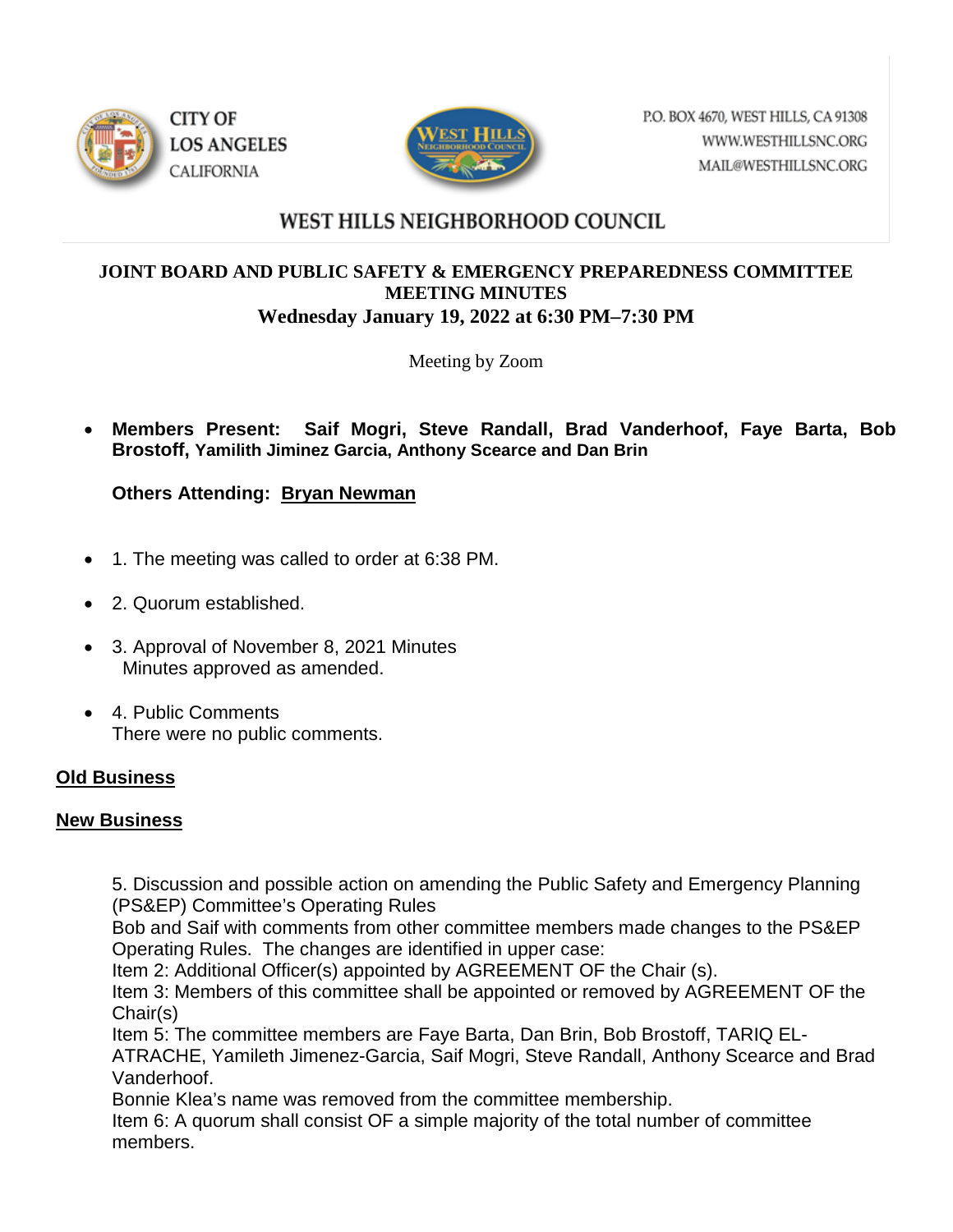Item 8: For this committee, "serving actively" is defined as participating in a minimum of two committee events (IF HELD) per calendar year.

Item 11: This was reinserted into the Operating Rules.

Committee members must not miss more than four (4) meetings in a 12 month period, or they may be subject to removal from the Committee.

Item 19: This was revised to read:

This committee will meet on the 3<sup>rd</sup> Wednesday of the month at 6:30 PM unless rescheduled.

6. Discussion and Possible Action on West Hills Emergency Preparedness Plan

This item was discussed at length and needs to be updated since the present draft was created in August 2015. Bob discussed certain changes. Reeyan Raynes mentioned that plans created by EMD keep evolving. He suggested to review other programs and would email Bob and I regarding programs that are in place. This item was tabled for further investigation and discussion.

7. Discussion on any Outstanding or Future Items

Saif inquired of Steve Randall and Brad Vanderhoof if the neighborhood watch signs were installed for Diana Streitfeld. Steve and Brad agreed to install them on Friday January 21, 2022. Anthony Scearce inquired about broadcasting a Fire Department video by zoom. Bob and Saif will look into this suggestion. Reeyan Raynes talked about brush clearance since Santa Ana winds are frequent in the Valley.

8. Safety Tip of the Month

Saif made a presentation on safety tips while doing household projects. One item that needed to be added to the list of ten is not to drink while doing such projects.

**9.** Adjournment Meeting Adjourned at 7:27PM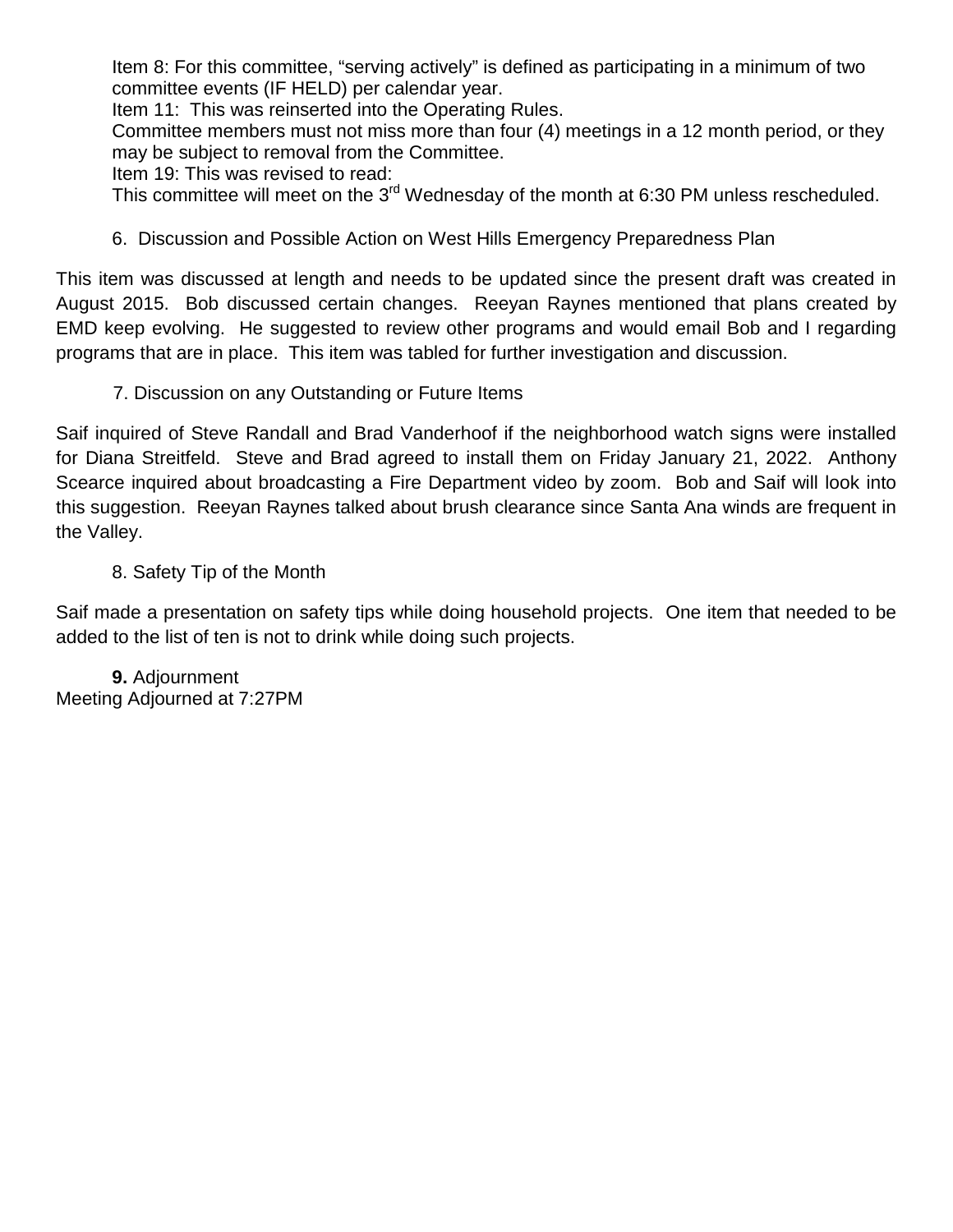# **WEST HILLS NEIGHBORHOOD COUNCIL**

# **EMERGENCY RESPONSE PLAN**



**Map of West Hills Boundaries**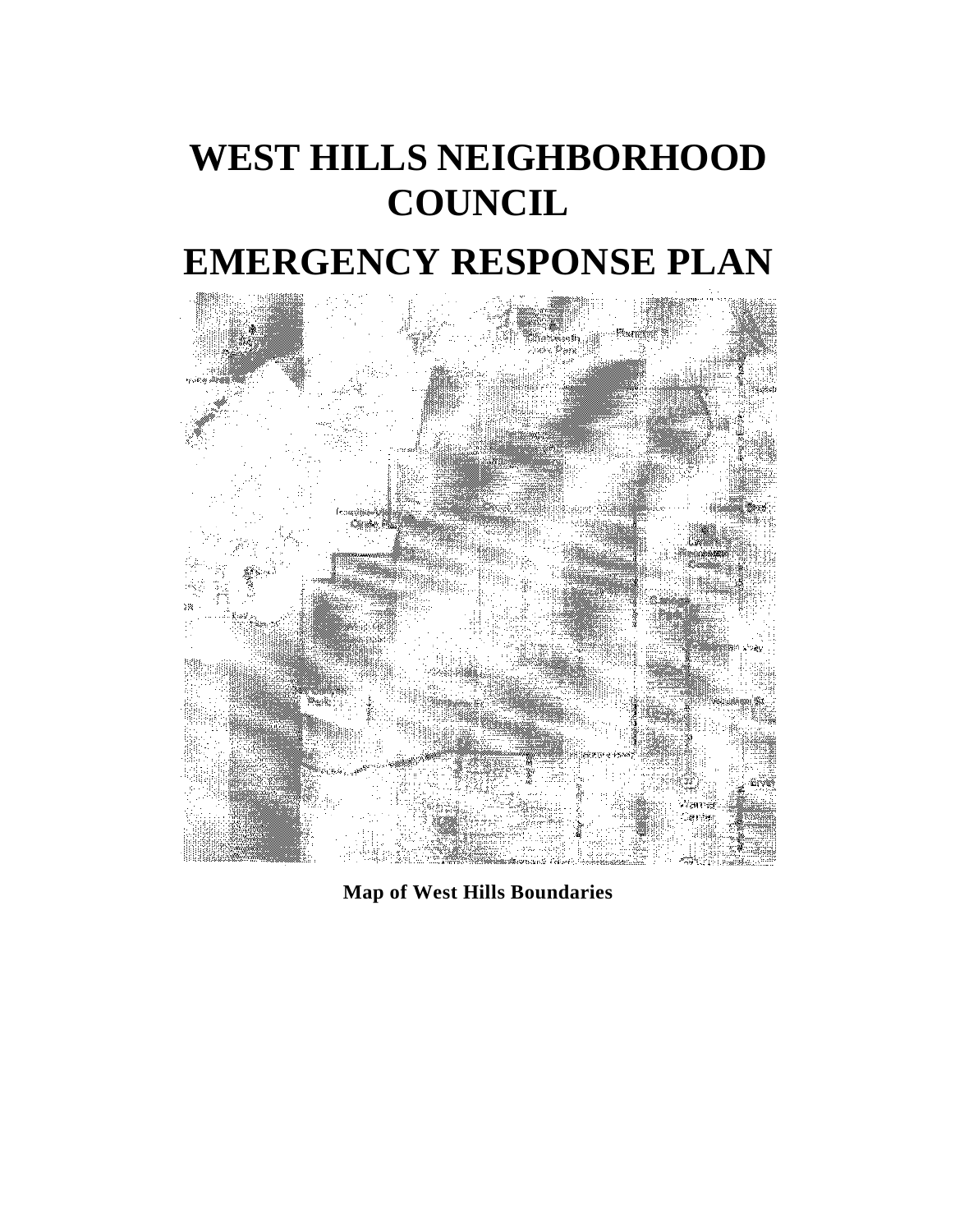# **TABLE OF CONTENTS**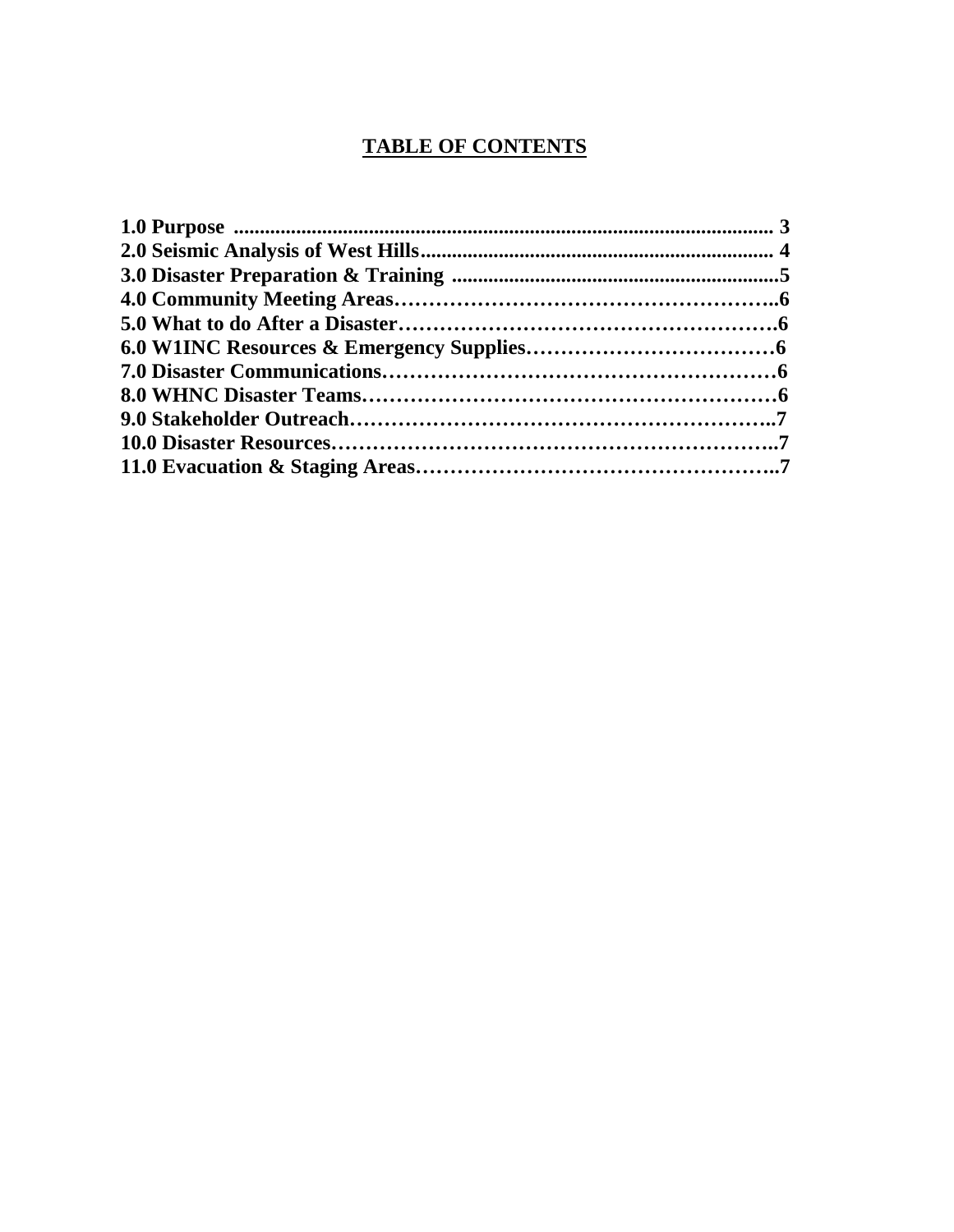### **1.0 Purpose**

Stakeholders of West Hills need to be prepared for a large-scale disaster as well as learn how to take care of family, friends and neighbors when local City services (Police, Fire, 911) are not available for several days or weeks. This is the expected scenario here in Southern California after the next large earthquake.

The West Hills Neighborhood Council (WHNC) has prepared this emergency response plan for all stakeholders in case of a major disaster. This plan involves the use of trained Community Emergency Response Team (CERT) volunteers, trained medical stakeholders, stakeholders with special skills, and just plain folks.

This plan will, to the best of its ability, provide important emergency preparedness and response information to all stakeholders in West Hills. It is limited in detailed planning to West Hills.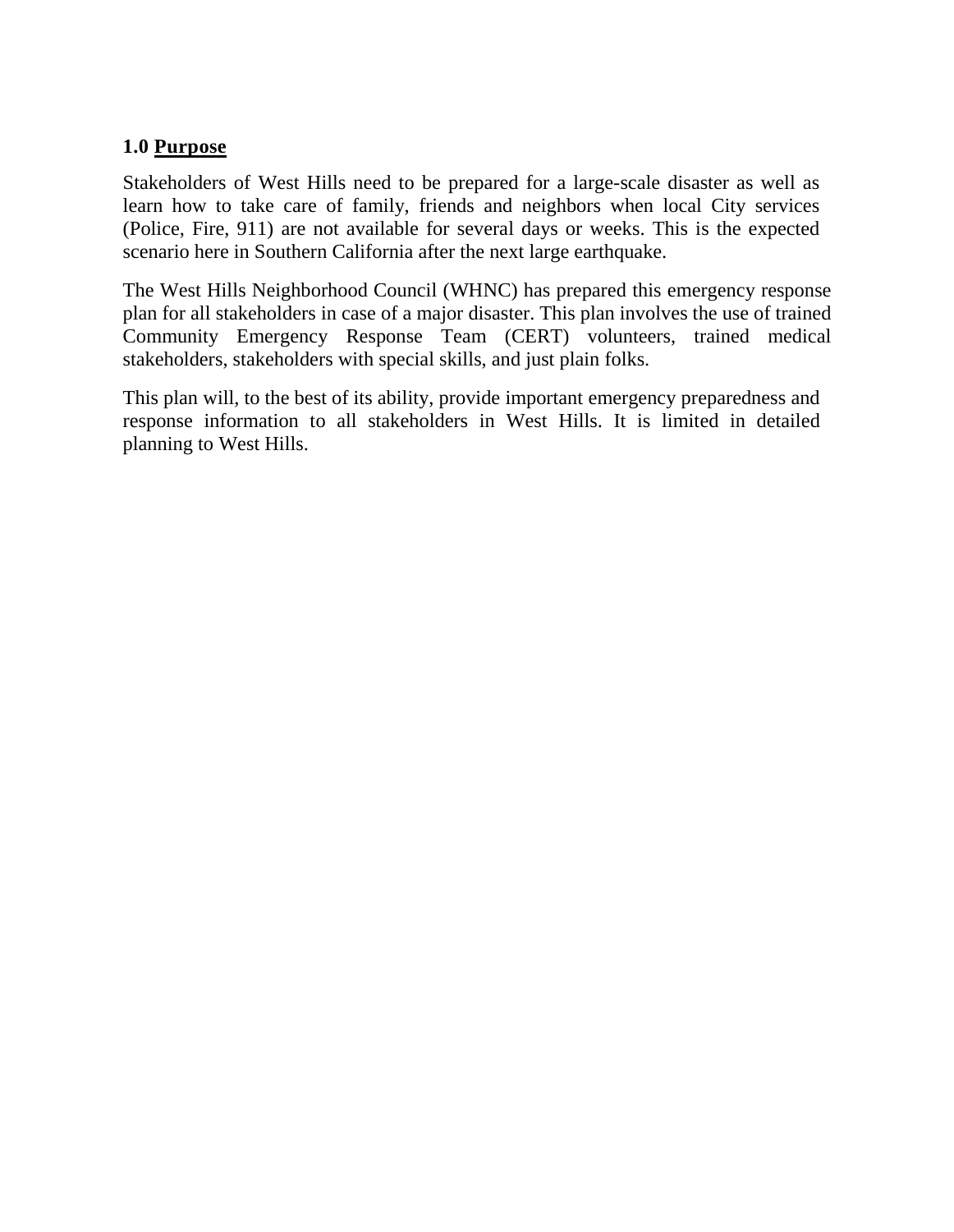# **2.0 Seismic Analysis of the West Hills Area**

Although there are no apparent active earthquake faults in, or around West Hills, there is one fault which is the Chatsworth Fault. It runs through the Chatsworth Reservoir in an east-west direction, on the north edge of West Hills.



There have been two significant earthquakes in recent years that have affected West Hills severely. The first was the "Sylmar" earthquake which was a 6.6 earth quake which severely damaged about 1/3 of the structures in the San Fernando Valley.

The second one was the "Northridge" earthquake on January 17, 1994, which cause severe damage throughout the San Fernando Valley, including West Hills.

Here is some more information on that earthquake:

January 17, 1994 0 4:30 am-A 6.7 quake located one mile south- southwest of Northridge and 20 miles west-northwest of Los Angeles and centered on the Northridge Thrust-also known as the Pico Thrust. Several other faults experienced minor rupture during large aftershocks, or triggered slip.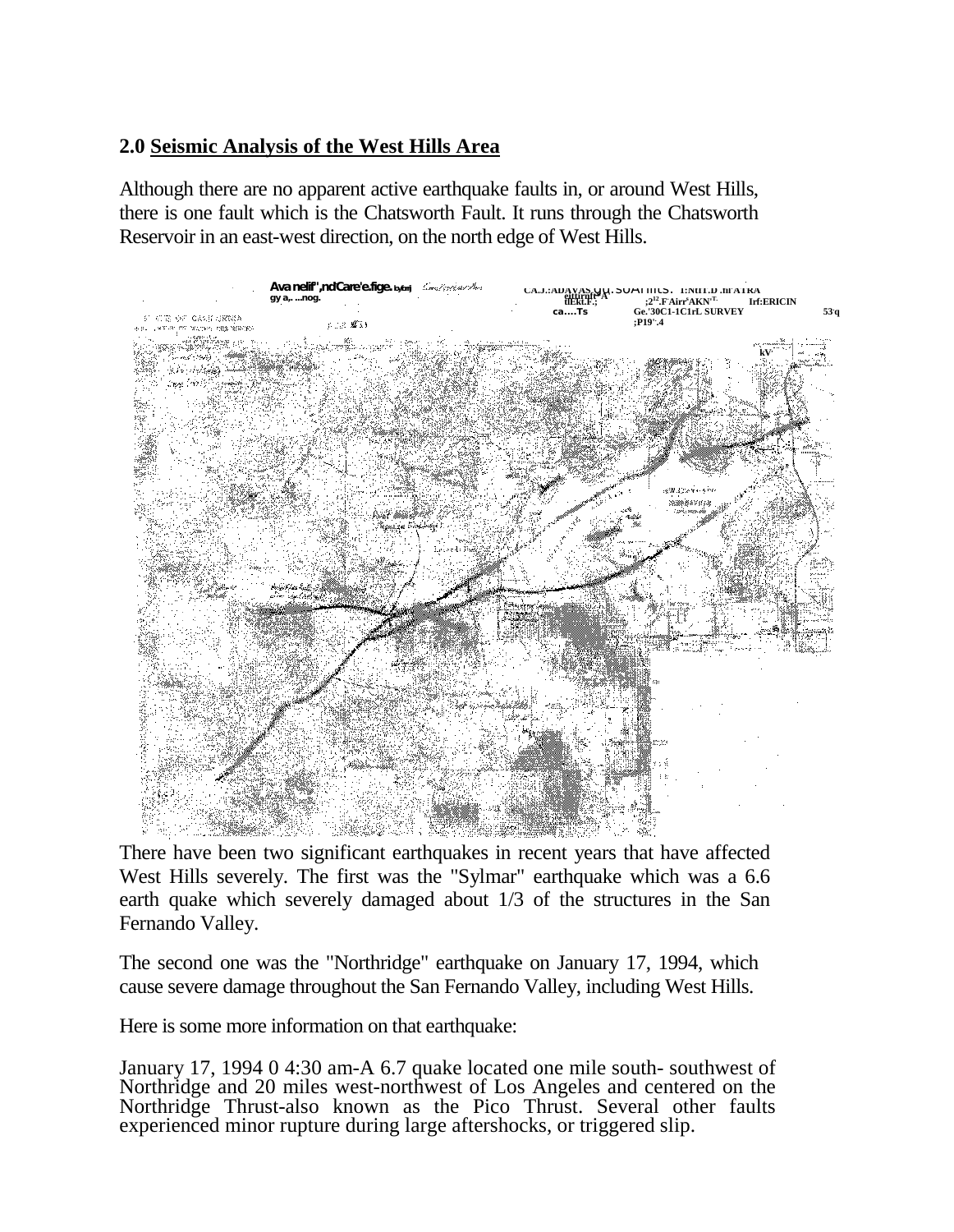The earthquake occurred on a blind thrust fault, and produced the strongest ground motions ever instrumentally recorded in an urban setting in North America. Damage was wide-spread, sections of major freeways collapsed, parking structures and office buildings collapsed, and numerous apartment buildings suffered irreparable damage. Damage to wood-frame apartment houses was very widespread in the San Fernando Valley and Santa Monica areas, especially to structures with "soft" first floor or lower-level parking garages. The high accelerations, both vertical and horizontal, lifted structures off of their foundations and/or shifted walls laterally.

The West Hills community does contain some liquefaction and landslide areas identified by the State of California. For more information on the Chatsworth fault you may go to this link: [ftp://ftp.consrv.ca.govipub/dmg/pubsifer/53/092877.pdf](ftps://ftp.consrv.ca.govipub/dmg/pubsifer/53/092877.pdf)

# **3.0 Disaster Preparation and Training**

A key component of the WHNC Emergency Response Plan includes the RYLAN (Ready Your LA Neighborhood) and the Los Angeles Fire Department Community Emergency Response Team (CERT) program. All stakeholders who are 18+ years old should take this important free training program. InfoimationInformation is available on the WHNC web site at [www.westhillsnc.org](http://www.westhillsnc.org/) and [www.cert-la.com.](http://www.cert-la.com/) The 17.5 hour class is comprised of 7 different topics (7 weeks, once a week 2'A hours per class):

- Introduction & earthquake awareness
- Disaster fire suppression techniques
- Disaster medical operations (Lesson. 1)
- Disaster medical operations (Lesson 2)
- Light search and rescue operations
- Team organization & disaster psychology
- Terrorism & Homeland Defense

The WHNC organizes periodic CERT training classes, although none has been organized recently due to Covid - Please see the WHNC web site for details. The American Red Cross First Aid Training courses incorporate the latest scientific guidelines that align with Occupational Safety and Health Administration's (OSHA) *Best Practices for Workplace First Aid Training Programs.*

Unfortunately, at this time the Red Cross does not offer live classes in the San Fernando Valley. However, they do offer on line classes for \$30.00. To see the **Rev Date 8/8/203,5** Page 5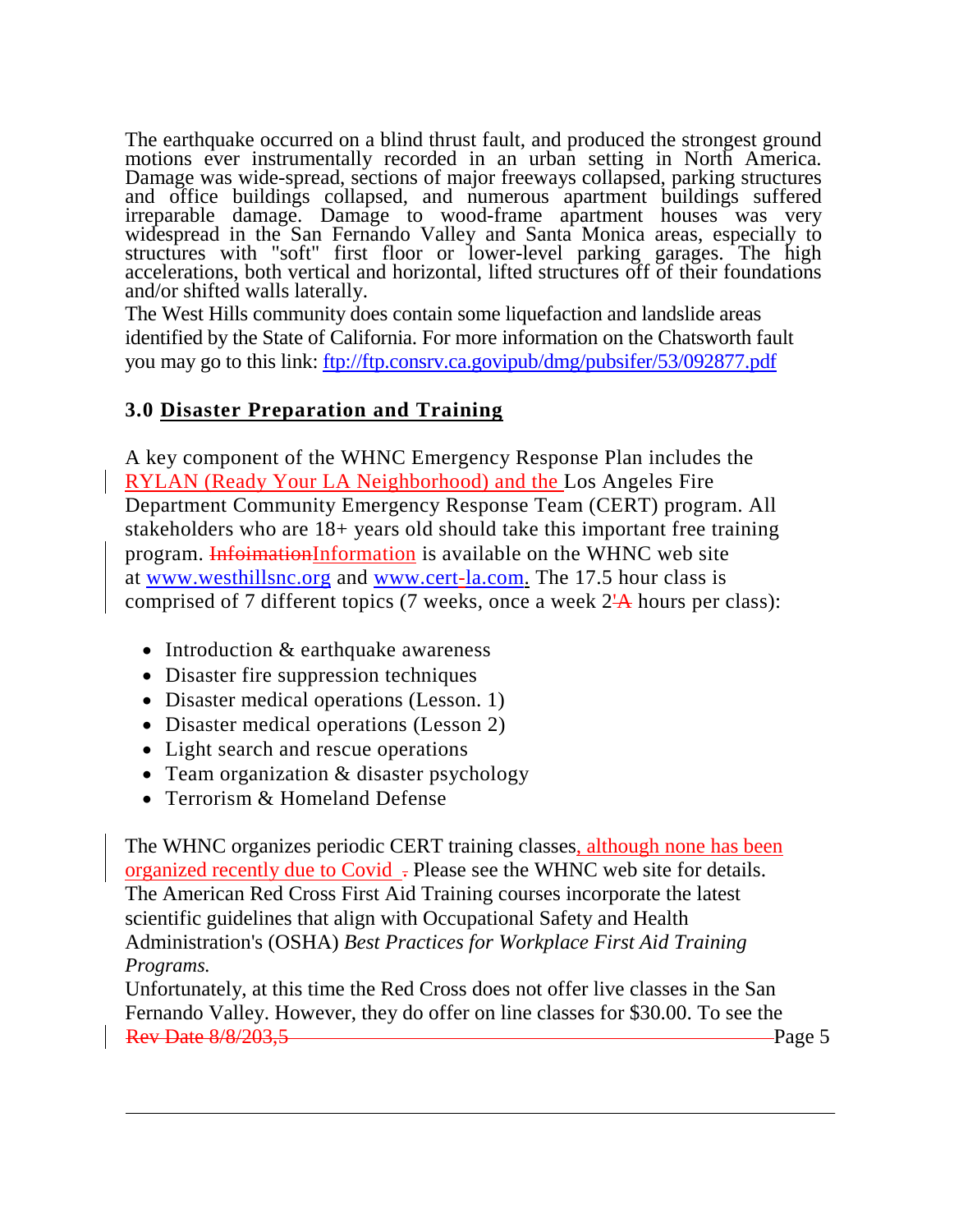schedule you can go to this link:

<http://www.redcross.org/courses/index.jsp?> requestid=285173.

## **4.0 West Hills Meeting Areas**

The WHNC will establish meeting areas for stakeholders after a disaster: • Two Command Posts will be established

### **5.0 What to do Before a Disaster**

A. Distribute the City of Los Angeles brochure "A Comprehensive Guide to Family and Home Preparedness to 6,000 homes in West Hills.

### **6.0 What to Do After a Disaster**

- A. Take care of yourself, your family, home, and neighbors
- B. The WHNC and Councilman Mitchell EnglanderCD12 have widely distributed the "After Shock" brochure **on** what to do after an earthquake has occurred. It contains an "OK/HELP" card.
	- Be sure to place your "OK/Help" sign on your door or in your window to indicate if no help is needed or if help is required. If you don't have one of these brochures please contact either the WHNC or Councilman Englander's CD12 office.
- C. If safe, proceed to your local meeting area
	- − On your way to your local meeting area, please look for "OK/HELP" signs

### **7.0 Procedures to be completed**

### **8.0 Disaster Communications**

See the WHNC Communications Manual for details.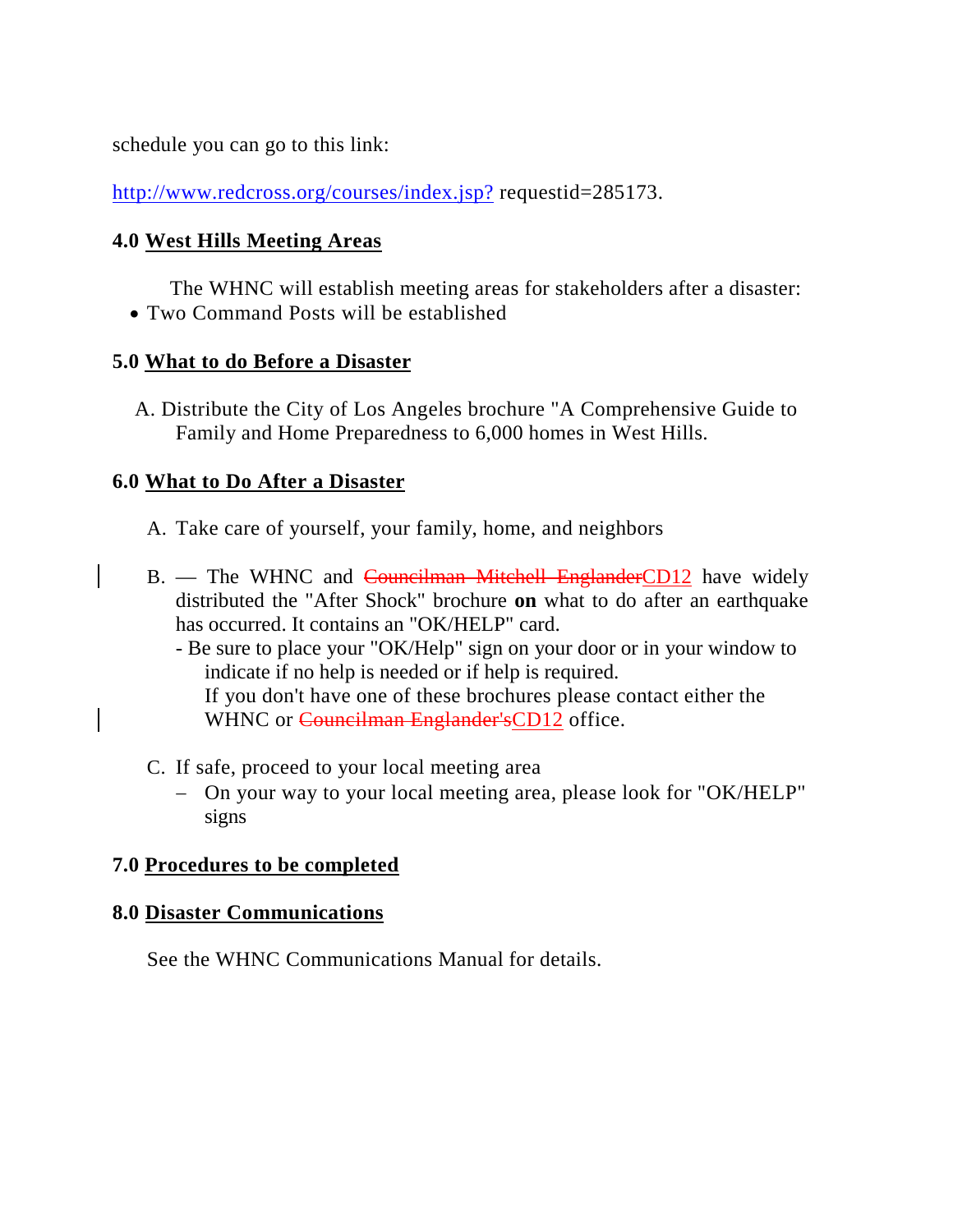# **9.0 WHNC Disaster Teams**

- − Disaster teams, which will be coordinated by a central team, and will be set up through the use of Map Your Neighborhood (MYNRYLAN)RYLAN program. Ideally, they will include at least one stakeholder who is CERT trained.
	- Disaster team leaders **shall be solicited** through presentations to local elementary school PSTA groups.
	- Training of leaders shall be in coordination with the Lake Balboa NC

Emergency Preparedness committee.

Disasters are major events that can strike anywhere and anytime. Traditional 911 and first responder capabilities such as fire, police, medics, and utility personnel will be overwhelmed and unable to immediately assist individuals.

Preparing our neighborhood is vital. Neighbors will likely be the first ones to offer assistance. Neighbors that are prepared are more effective in their response to a disaster and have an increased capacity to be selfsufficient for the first 72 hours after a disaster.

− These "self-help" MYNRYLAN-RYLAN teams should have 15-20 households because the first hour of a disaster response is vital and you want the size of your team to be manageable. **MYNRYLAN** provides excellent guidance on what to do next.

− The WHNC will coordinate the training and foimation formation of **MYNRYLAN** groups

### − **10.0 Stakeholder Outreach**

MYNRYLAN teams will provide detail on a Neighborhood Survey of stakeholder needs.

Surveys will include information on stakeholders who have special abilities, equipment, supplies, and training that would be helpful in a disaster.

Block Captains will be recruited to adopt blocks in a similar way to Neighborhood Watch programs

Block Captains go through their blocks to contact neighbors, share disaster preparedness pamphlets, and fill out surveys with neighbors. Neighbors with special needs need to be identified.